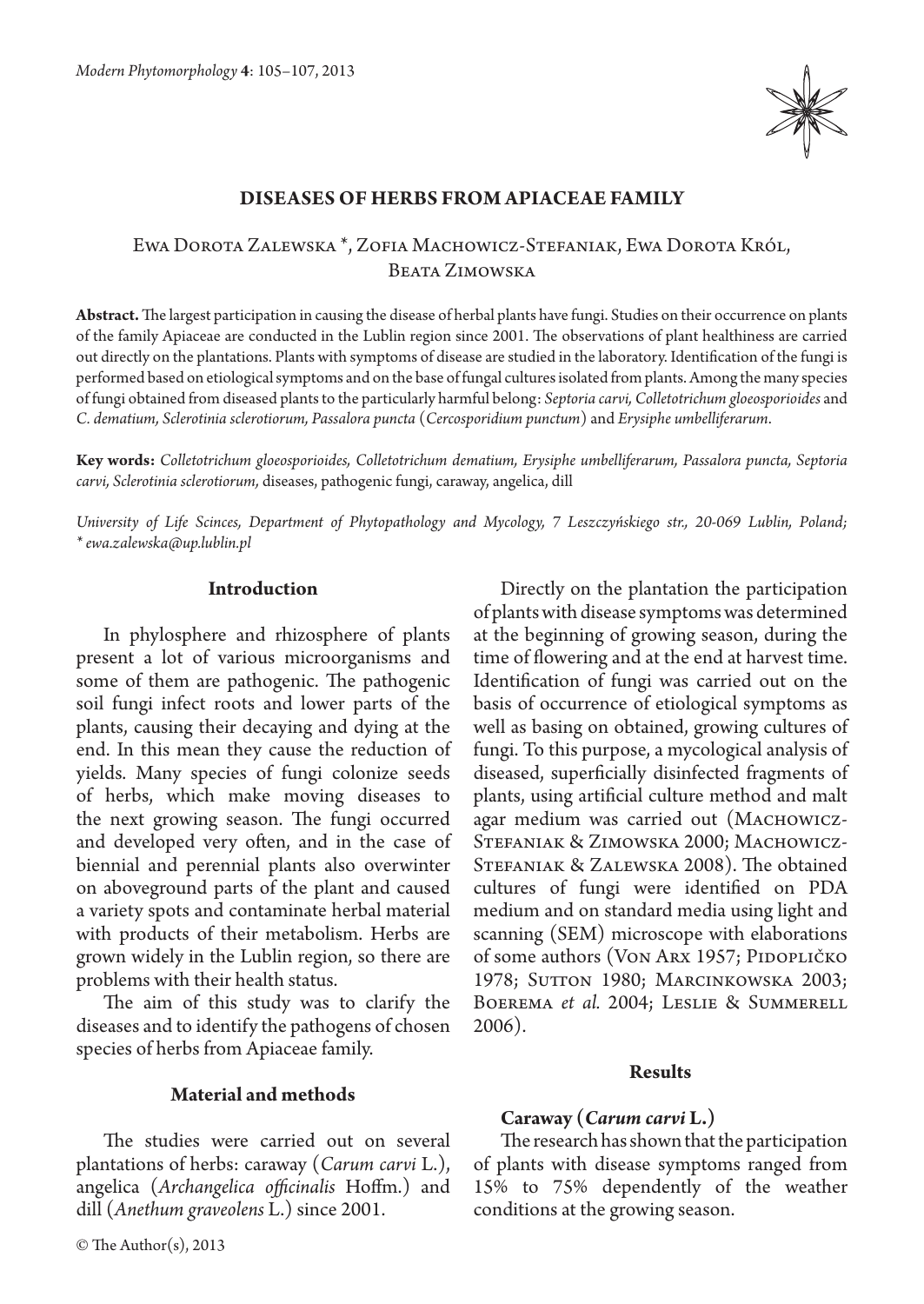It was shown that the plants can be colonized by complex of various species of fungi including pathogenic and saprotrophic. The fungus *Septoria carvi* Syd., causing septoriosis of plants has epidemic importance. This species was obtained often especially in the years 2001-2003, 2007- 2008 and 2011 (MACHOWICZ- STEFANIAK & Zalewska 2008). This fungus is considered to be a dangerous pathogen of caraway in other countries (TETEREVNIKOVA-BABAYAN 1987; ODSTRČILOWA *et al.* 2002; BEDLAN 2005). From studied plants a few isolates of *Phomopsis diachenii* Sacc., were obtained and in recent years the species *Colletotrichum dematium* (Fr.) Grove and *Colletotrichum gloeosporioides* (Penz.) Penz. et Sacc. were appeared more often. On the underground part of plants and on the stems *Sclerotinia sclerotiorum* (Lib.) de Bary and many species of fungi from the genus *Fusarium*  were found. However, on the stems, leaves and schizocarps the powdery mildew is caused by *Erysiphe umbelliferarum* (Lev.) de Bary and was observed at the vegetation periods with high temperature.

# **Angelica (***Archangelica officinalis* **Hoffm.)**

The evaluation of healthiness of angelica plants indicated the presence of disease symptoms on all above-ground plant organs. The disease symptoms were observed on 15-55% of the studied plants.

The next obtained species belong to the particularly common pathogenic: *Colletotrichum gloeosporioides*, *C. dematium, Phomopsis diachenii, Fusarium* spp. The species *P. diachenii*  was obtained only in 2010 from umbels at the beginning of ripening of schizocarps. At that time, the temperature arose up to 28°C and were often little rainfalls. The obtained 22 isolates of this fungus accounted 22.68% of all isolates of fungi grown from umbels. *P. diachenii*  was isolated from caraway and angelica plants from field crops which did not show specific symptoms of disease. *P. diachenii* are recognized as dangerous pathogen of caraway grown in Germany and its prevalence was found in the Czech Republic and Bulgaria (Gabler & Ehrig 2000; Rodeva & Gabler 2004).

# **Dill (***Anethum graveolens* **L.)**

In the full growth period of plants on the leaves, stems, umbels and even on schizocarps black, dipped spots the fungi were observed. These symptoms occurred in 10-52% of the plants.

During the maturation of schizocarps on the infected tissue appeared gray or white, sprinkle tufts of mycelium. Lately, these etiological symptoms covered all surface of aboveground parts of plants as compact layer of mycelium. Schizocarps of dill were improperly developed, deformed and prematurely dropped up. Depending of the years and a variety the number of plants with disease symptoms ranging from 70% to 85% and sometimes 100% infection was observed and the death of all plant of studied varieties.

The conducted microscopic study of mycelium, sporodochia, conidiophores and conidia of fungus indicated a mass occurrence of the species *Passalora puncta* (Delacr.) Arx (*Cercosporidium punctum* (Lacroix) Deighton). This fungus was found to be the main pathogen of dill in the study area. This species is considered to be a dangerous pathogen of plants of Apiaceae family, especially dill, fennel and parsley grown in Germany, Bulgaria and in the Czech Republic as well as in North America and Central Asia (Farr *et al.* 1995; Kusterer & Gabler 2000; Krauthausen & Kreiselmaier 2002; Odstrčilowa *et al.* 2002).

Numerous species of genera *Alternaria, Fusarium, Phoma* and *Stemphylium botryosum,*  isolated from various organs were recognized as fungi accompanying to this species.

## **References**

**Bedlan G. 2005.** *Septoria carvi* an Kümmel. *Gemüse* **11**: 25.

- **Boerema G.H., de Gruyter J., Noordeloos M.E., Hamers M.E.C. 2004.** *Phoma* identification manual, CABI Publishing, London, UK.
- **Farr D.F., G.F. Bills, G.P. Chamuris, Rossman A.Y. 1995.** Fungi on plant and plant products in the United States. APS Press the American Phytopatological Society. St. Paul.